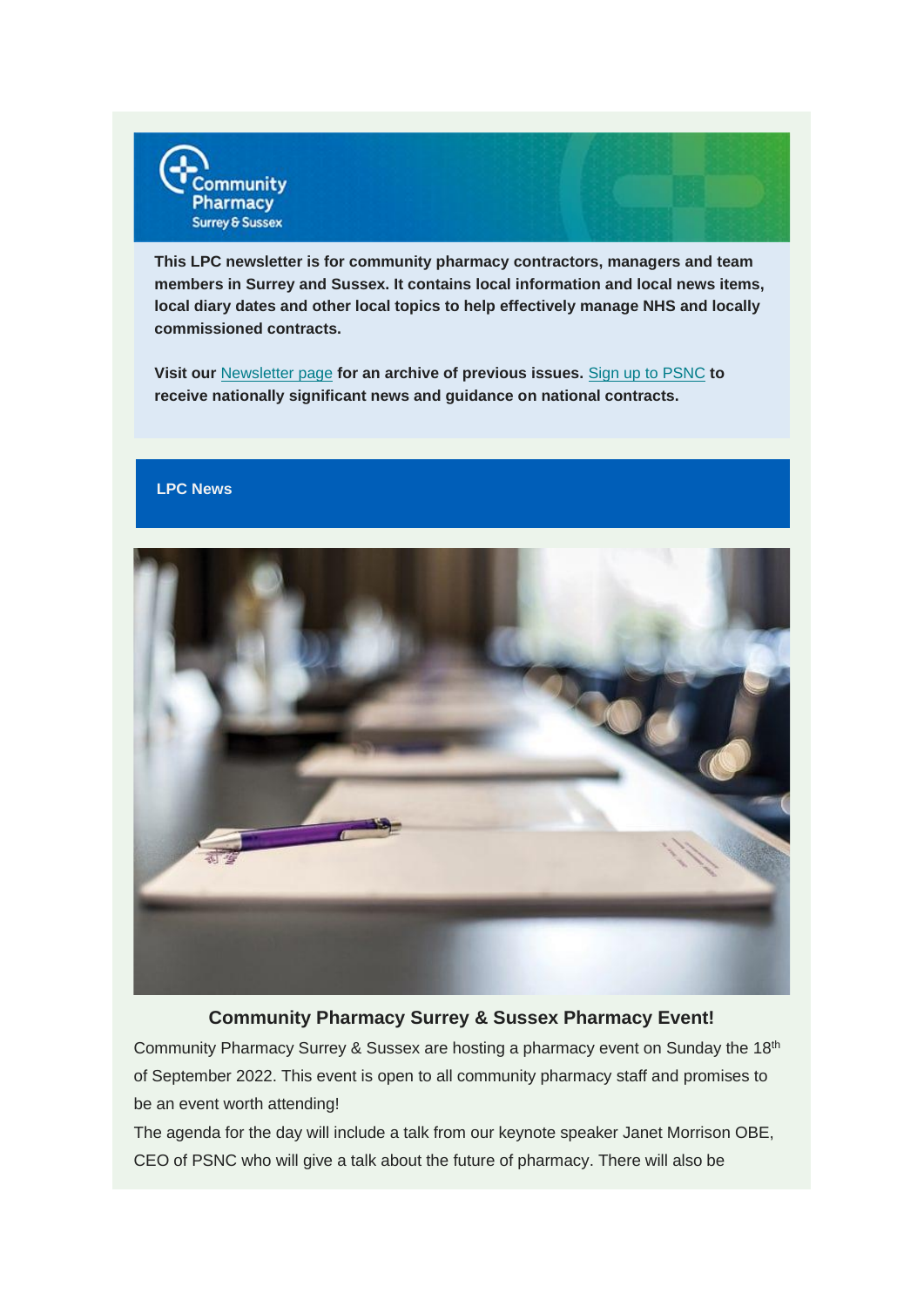sessions on GPhC revalidation (importantly including the opportunity to complete the peer review discussion), CPD sessions on hypertension case-finding service and inhaler technique including the green agenda changes for inhaler prescribing. There will also be time to catch up with your colleagues for networking which is much needed after the past couple of years!

There will be more details to follow in due course but in the meantime, we hope you will "save the date" and will be able to join us for the day. [To book your place click here.](https://communitypharmacyss.us7.list-manage.com/track/click?u=33f7e892f0f58b8b9ecc659cf&id=4d77961606&e=2bf65ab530)

### **Have your say – Brighton and Hove Pharmaceutical Needs Assessment**

Thank you to everyone who has already taken the time to give invaluable feedback on pharmacy services in Brighton and Hove, through the community pharmacy survey. A draft pharmaceutical needs assessment (PNA) has now been developed. The PNA is an assessment of needs for pharmaceutical services in an area, which must be revised every three years. The PNA sets out what pharmaceutical services are currently offered and assesses whether these meet current and future needs of the population of Brighton and Hove.

The draft Brighton & Hove Pharmaceutical Needs Assessment 2022 is now open to consultation, and will remain open until 7<sup>th</sup> August 2022. The Brighton and Hove Health and Wellbeing Board, would like to invite you to take part in the consultation stage of the process. The consultation seeks to ensure the information presented is accurate and that the conclusions made are appropriate.

Your answers to the consultation will help inform the final Pharmaceutical Needs Assessment (PNA) 2022, to be published by 1<sup>st</sup> October 2022.

The consultation can be accessed [here](https://communitypharmacyss.us7.list-manage.com/track/click?u=33f7e892f0f58b8b9ecc659cf&id=a2adbf7b63&e=2bf65ab530) (also accessible to the general public).

#### **Local Services**

### **CGL Sussex Substance Misuse contracts**

Your pharmacies will be receiving a letter this week outlining the below arrangements that have been put in place whilst new service specifications are finalised.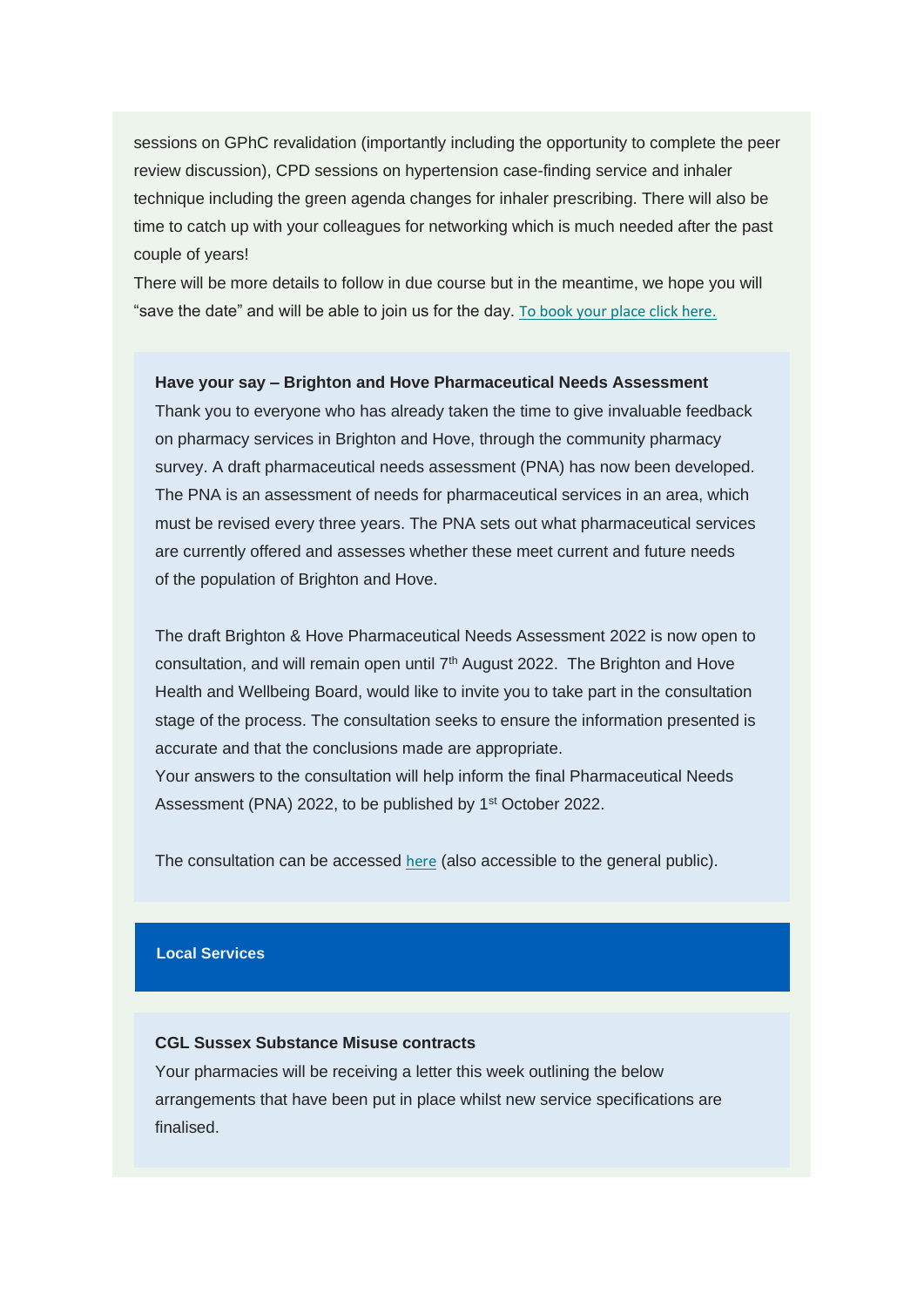*CGL are aware your contract with Lloyds expired on 31st March 2022 and to avoid any risk of service disruption CGL will match those terms while arrangements are finalised for future service provision. Consequently, we will be seeking to review service delivery during this time and will be inviting engagement with the intention of commencing a formal contractual relationship.*

*CGL aim to introduce more quality focused redesigned commissioned services within 3-6 months and are already in discussions with the LPC.*

## **Locally Commissioned Service Essential Guides and support for national service delivery**

Please visit our CPSS website [here](https://communitypharmacyss.us7.list-manage.com/track/click?u=33f7e892f0f58b8b9ecc659cf&id=b6b9ab59d0&e=2bf65ab530) to download guides for providing the locally commissioned services in Surrey and Sussex. You will also find access to training and support webinars, links to signposting and lots of essential information to support you in your pharmacies.

### **Training**

# **East Sussex NHS Health Checks Refresher Training [Friday 22nd July 10.00am-](https://communitypharmacyss.us7.list-manage.com/track/click?u=33f7e892f0f58b8b9ecc659cf&id=424bdb3685&e=2bf65ab530)[12.00pm](https://communitypharmacyss.us7.list-manage.com/track/click?u=33f7e892f0f58b8b9ecc659cf&id=424bdb3685&e=2bf65ab530)**

A two-hour online workshop aimed at staff from any setting who have already been delivering NHS Health Checks and need to brush up their skills; or those recently trained who need a bit more help to get going.

To book a place with One you East Sussex click [here](https://communitypharmacyss.us7.list-manage.com/track/click?u=33f7e892f0f58b8b9ecc659cf&id=ec88405fa0&e=2bf65ab530) and select the training course you would like to book and follow the instructions.

## **East Sussex Cobas training for NHS Health Checks by Roche [Weds 20th July](https://communitypharmacyss.us7.list-manage.com/track/click?u=33f7e892f0f58b8b9ecc659cf&id=1077bb3b35&e=2bf65ab530)  [at 10am-11am & 2pm-3pm](https://communitypharmacyss.us7.list-manage.com/track/click?u=33f7e892f0f58b8b9ecc659cf&id=1077bb3b35&e=2bf65ab530)**

A remote session delivered by Roche on using the Cobas b101 machine for NHS Health Checks. We recommend booking a space to follow on from attending the NHS Health Check course. The session will cover: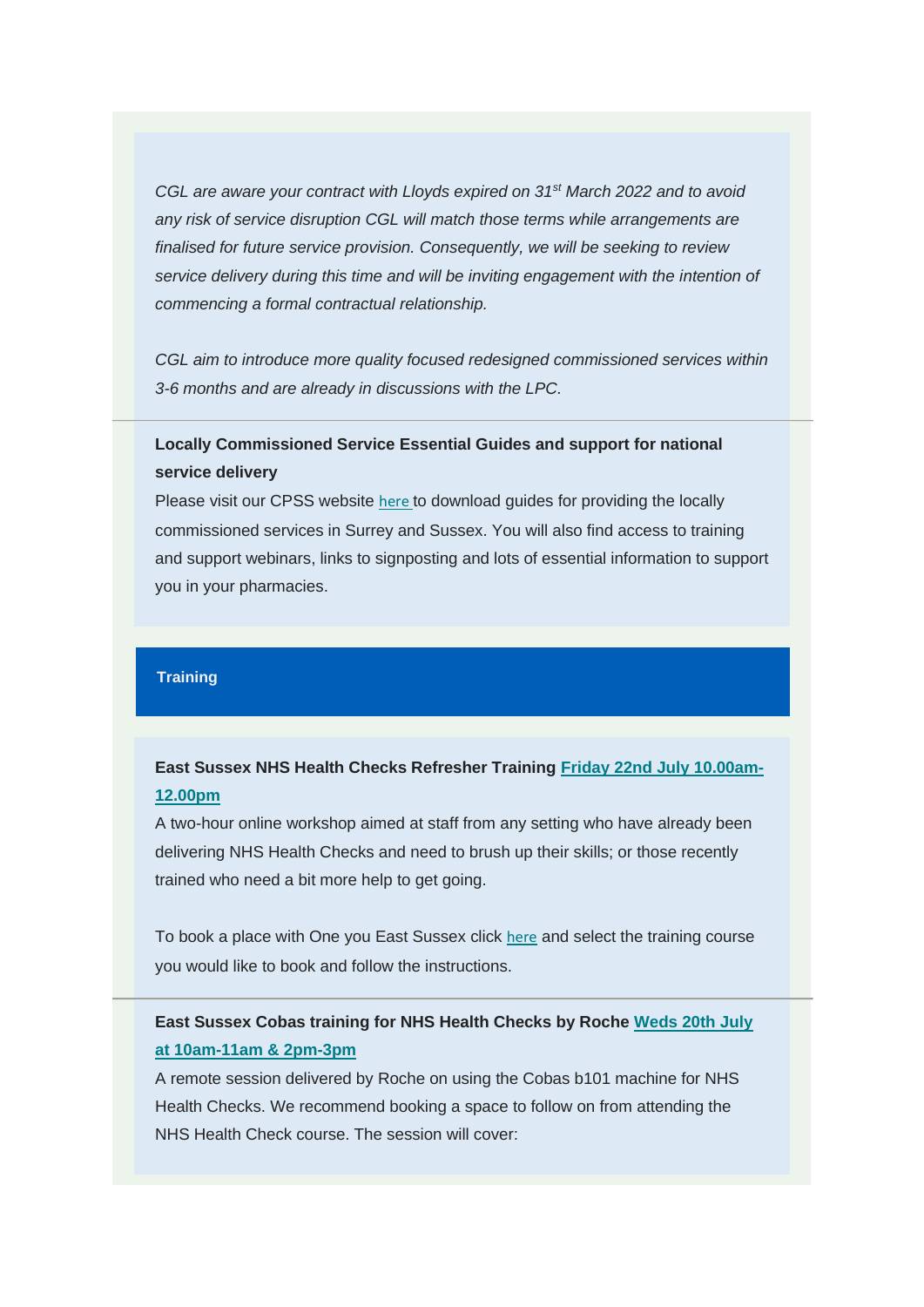- Preparation of equipment and testing
- Carrying outpatient tests and quality control tests
- **Result interpretation**
- Safety, reagent disposal, cleaning, and decontamination

To book a place with One You East Sussex click [here](https://communitypharmacyss.us7.list-manage.com/track/click?u=33f7e892f0f58b8b9ecc659cf&id=5aed64a0d7&e=2bf65ab530) select the training course you would like to book and follow the instructions.

# **West Sussex NHS Health Check online training 09:30 - 15:30 on Tuesday 27 September 2022**

This course is designed to give participants all of the knowledge they need to start delivering NHS Health Checks. Providers will need to be signed up to the service in order to attend the training. Training will be held online via MS Teams. The MS Teams invite will be sent out approx 10 days before the start date.

To request a place, visit the West Sussex Learning and development website [here](https://communitypharmacyss.us7.list-manage.com/track/click?u=33f7e892f0f58b8b9ecc659cf&id=d8671831fb&e=2bf65ab530) Type NHS HEALTH into the search bar and request a place.

# **West Sussex Smoking Cessation workshop 09:30 - 15:30 on Thursday 8 September 2022**

This course is only for providers who have a signed contract to deliver the Smoking Cessation service in West Sussex. You will be contacted by the trainer who will send you the webinar invite directly approximately one week before the event.

To request a place visit the West Sussex Learning and development website [here](https://communitypharmacyss.us7.list-manage.com/track/click?u=33f7e892f0f58b8b9ecc659cf&id=c71e953f1a&e=2bf65ab530) Type SMOKING into the search bar and request a place.

#### **Surrey County Council MECC training course**

Classroom based MECC training sessions can be hosted within your organisation or at a location arranged by the MECC Programme Team. Training sessions are best delivered to a minimum of 6-8 staff.

The following MECC training is available on request:

• **Introduction to MECC** (1.5 hours)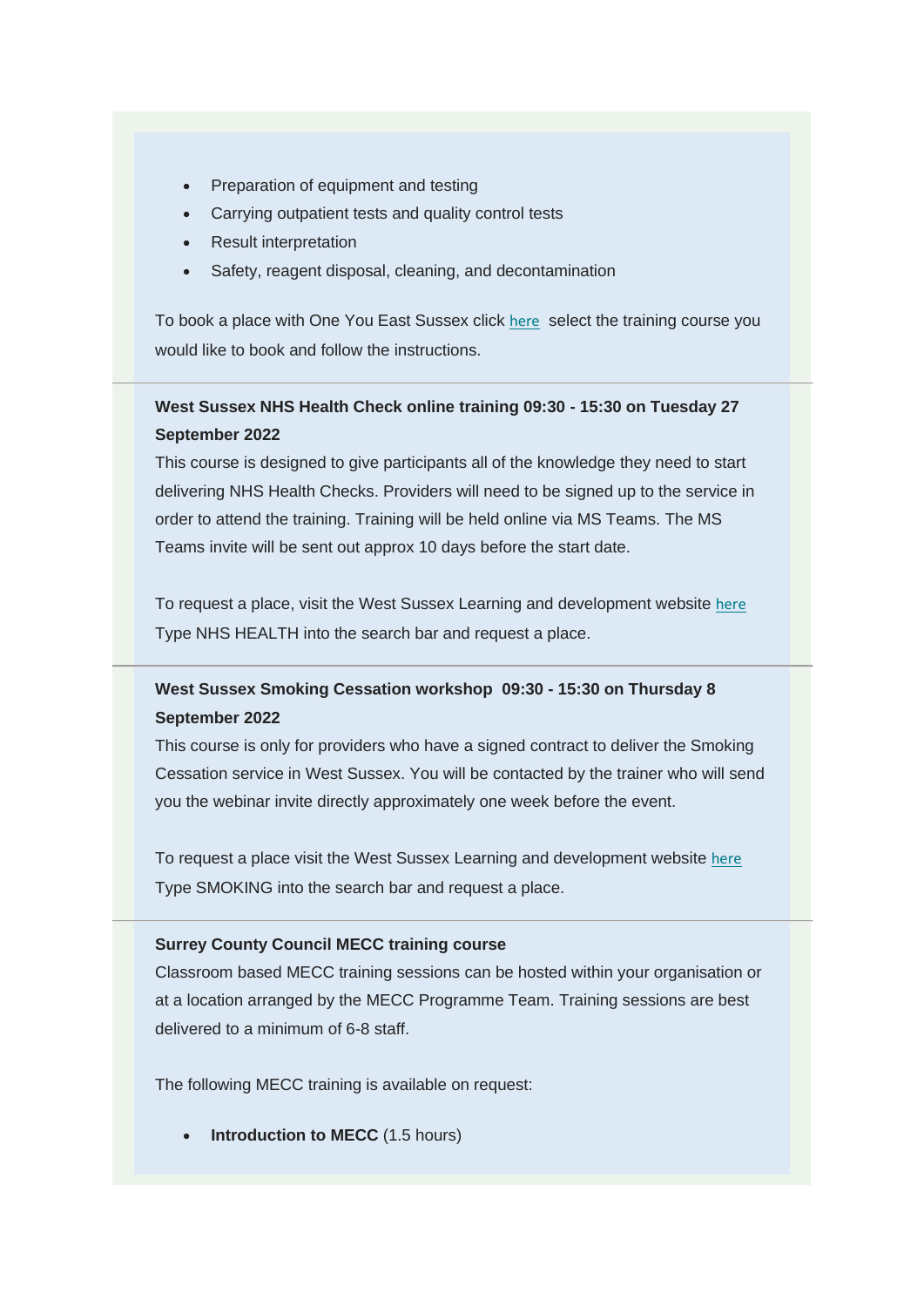- **MECC Level 1** (3 hours) RSPH accredited
- **MECC Level 2** (3 hours) for those who have completed MECC Level 1 training

All training is **free.** To arrange a training session, please contact Luke Mileham, MECC Project Support Officer, [luke.mileham@surreycc.gov.uk](mailto:luke.mileham@surreycc.gov.uk).

#### **Online MECC trainingMECC e-learning**

A national [MECC e-learning programme](https://communitypharmacyss.us7.list-manage.com/track/click?u=33f7e892f0f58b8b9ecc659cf&id=734052d77e&e=2bf65ab530) is freely available and includes:

- Session 1: What is MECC and why it is important
- Session 2: How to have a MECC conversation
- Session 3: Signposting

The programme is suitable for anyone in any profession or organisation and takes around an hour to complete. You will need to register for an e-learning for Health account if you do not already have one.

### **PCN Lead**

### **Final Reminder to claim £800 PCN Lead PCN Lead Accelerating hypertension case-finding enhanced service**

As part of the NHSEI Southeast Region pharmacy enhanced service to accelerate implementation of the hypertension case-finding advanced service, Community Pharmacy PCN Leads for each PCN in the Region were invited to submit a proposal to deliver the enhanced service. If you applied for this enhanced service, please complete the following form to explain what you did and how you have met the outcomes set out in your proposal.

Please complete the form, setting out your report and submit this no later than 0800 on 20 June 2022. [Response form](https://communitypharmacyss.us7.list-manage.com/track/click?u=33f7e892f0f58b8b9ecc659cf&id=78917f8bf7&e=2bf65ab530).

#### **PCN Lead hypertensive case finding plans**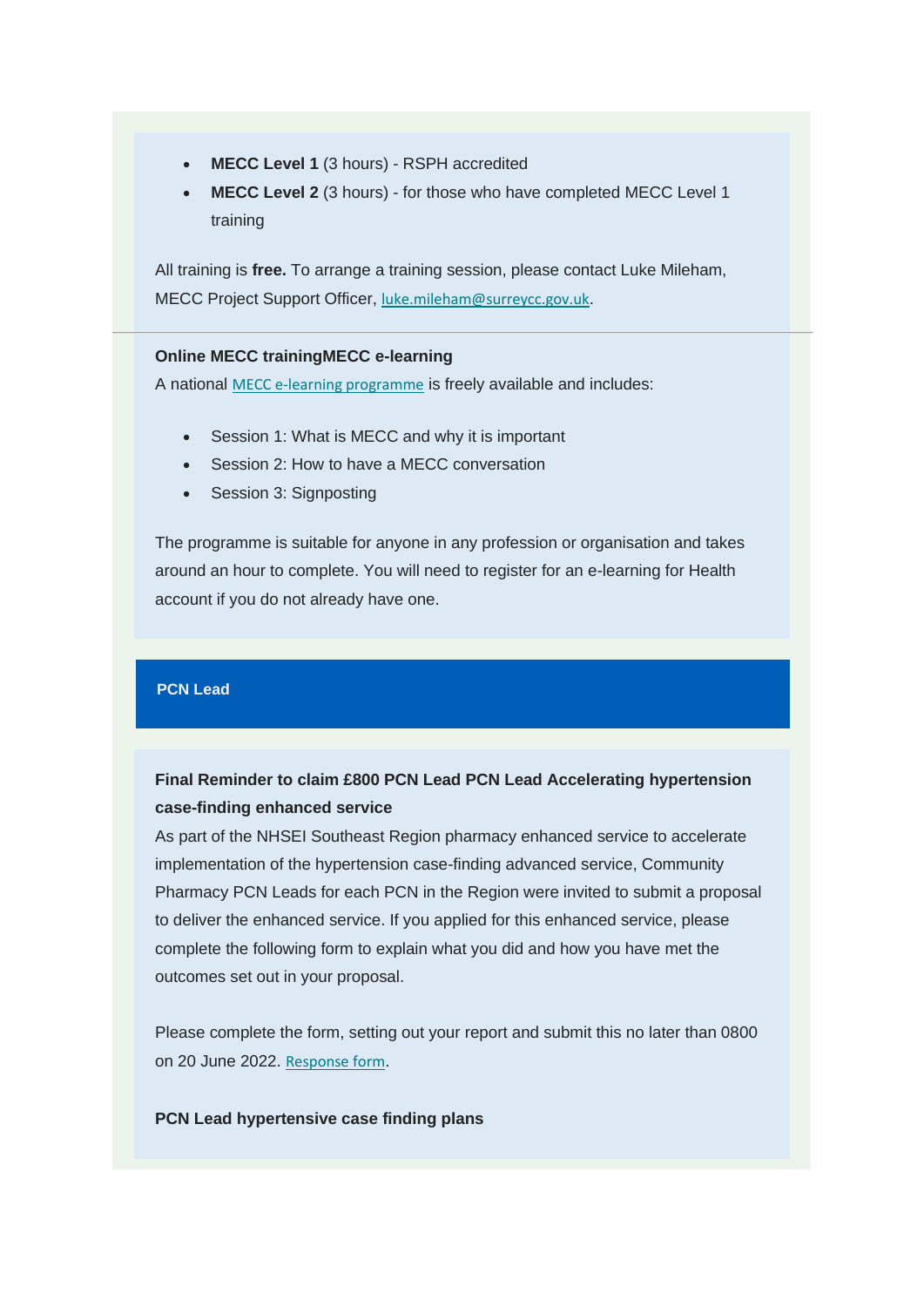Remember to submit your completed document back to [MarieHockley@communitypharmacyss.co.uk](mailto:MarieHockley@communitypharmacyss.co.uk) by the 19th of June.

#### **Newsletters**

To read the latest edition of Surrey Medicines Safety Matters click [here](https://communitypharmacyss.us7.list-manage.com/track/click?u=33f7e892f0f58b8b9ecc659cf&id=8b65949832&e=2bf65ab530).

**Additionally you might be interested in......**

**East Sussex Sexual Health Free training package developed as part of the SHIFT Sexual Health in the Over Forty-fives project.** 

Courses can be booked via Eventbrite at **[East Sussex Public Health Events |](https://communitypharmacyss.us7.list-manage.com/track/click?u=33f7e892f0f58b8b9ecc659cf&id=85c19914c7&e=2bf65ab530)  [Eventbrite](https://communitypharmacyss.us7.list-manage.com/track/click?u=33f7e892f0f58b8b9ecc659cf&id=85c19914c7&e=2bf65ab530)**

Over recent years, European and world-wide studies (e.g., WHO's Sexual Health Throughout Life) have highlighted the increased need for better access to sexual health information and services for those aged over 45. SHIFT (Sexual Health in the Over Forty-fives), is an EU funded project bringing together academics and health and social care experts from the UK, Belgium, and the Netherlands, with the aim of empowering better sexual health and well-being in people aged over 45 through increasing knowledge and awareness, improving access to services, and tackling the stigmas and taboos around sexual health.

#### **Available Courses - June to September 2022.**

A buffet lunch and refreshments will be provided to those attending in-person sessions in Eastbourne.

**Assess & Communicate -** Assess and Communicate is a one-day interactive